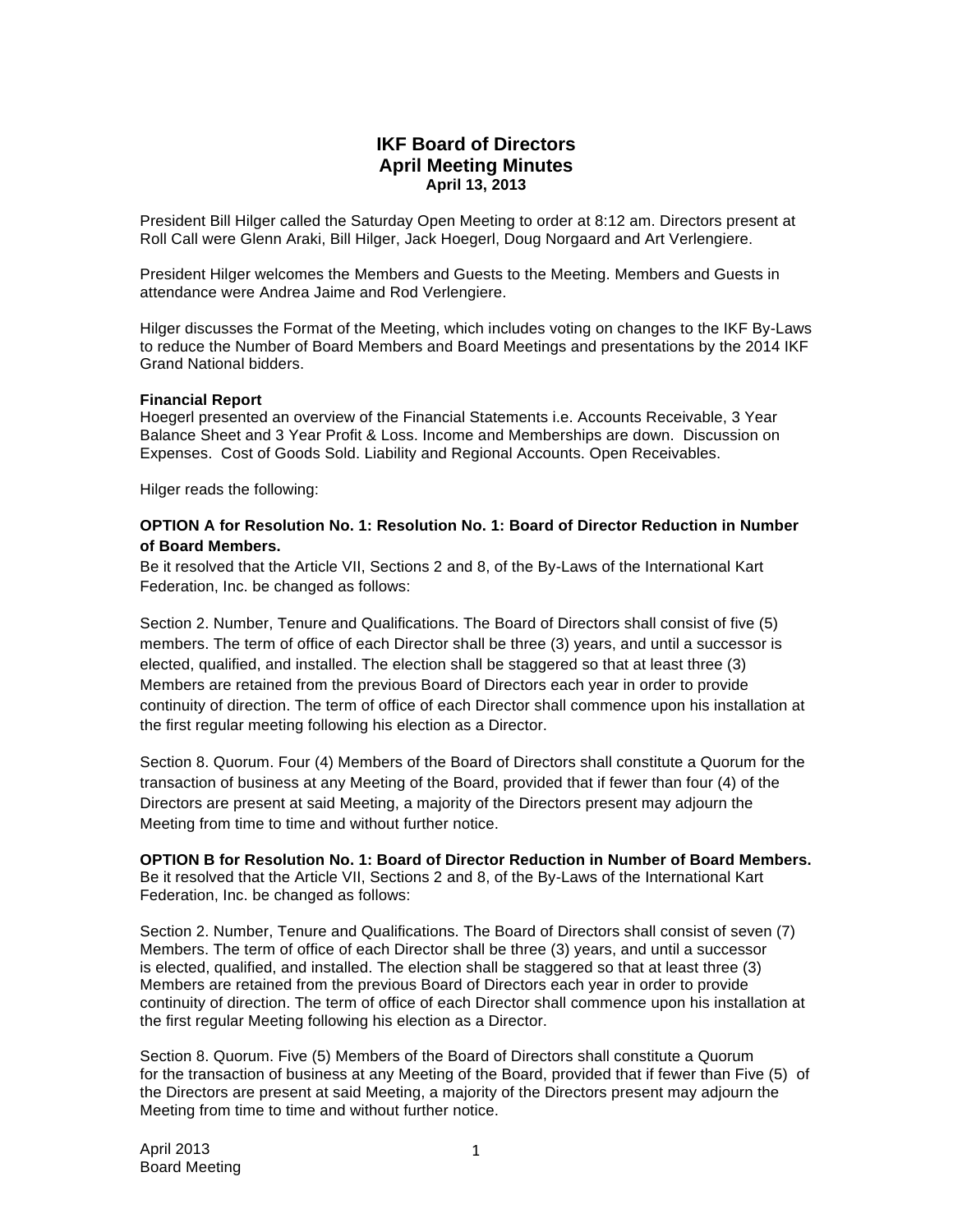**Resolution No. 2: Board of Director Meeting Reduction in the Number of Board Meetings.**  Be it resolved that the Article VII, Sections 4, of the By-Laws of the International Kart Federation, Inc. be changed as follows:

Section 4. Regular Meetings. Regular meetings of the Board of Directors shall be held the second Saturday of April without call at 8:00 a.m. at the principal office of the Corporation or at such other date, time, or place as may be designated by the Board of Directors. The Board of Directors may from time to time provide by resolution for such time and place, other than the principal office of the Corporation, for the holding of regular Meetings without other notice other than such resolution.

Ballots were presented to IKF Members Present . Results of the voting: Resolution 1, Option A Passed. Resolution 2 Passed.

Resolution 1 Option A In Favor – 6 Votes

Resolution 1 Option B In Favor – 2 Votes

Resolution 2 In Favor – 8 Votes

Discussion of general outlook of karting. Regional programs need to be stronger – needs more volunteers. Club racing is not strong. Clubs and tracks do not want to lose money. Discussion of IKF regional series and club racing. Discussion of ambulance requirements and costs.

### **2013 2 Cycle Sprint Grand National**

Mike Manning, Willow Springs Kart Club, has withdrawn from hosting the 2013 2 Cycle Sprint Grand National. Discussion of the Back Up Track, Santa Maria Karting Association. Discussion of dates and classes for the event. Details to follow.

Motion by Verlengiere re: Effective 2014, to combine the 2 Cycle Sprint, 4 Cycle Sprint and Shifter Grand Nationals to be a single event. Event length and classes to be determined. Second by Araki. In Favor: Araki, Hilger, Norgaard, Verlengiere Opposed: Hoegerl Passed

Discussion of sponsorship for the Grand National Classes. Can be beneficial to offer a package deal to the sponsors. Discussed importance of promotion for the event – needs to start from day one and promoted through social media.

Motion by Hoegerl re: Suspend the punch requirement rule for the 2013 2 Cycle Sprint Division, Shifter and TaG. Sections 207, 250, 275, to include the Honda Kid Kart Class. Second by Verlengiere. In Favor: Unanimous Passed

Motion by Verlengiere re: Suspend the punch requirement rule for 2014 for Section 200, 250, 275. Second by Norgaard. In Favor: Araki, Hilger, Norgaard, Verlengiere

April 2013 Board Meeting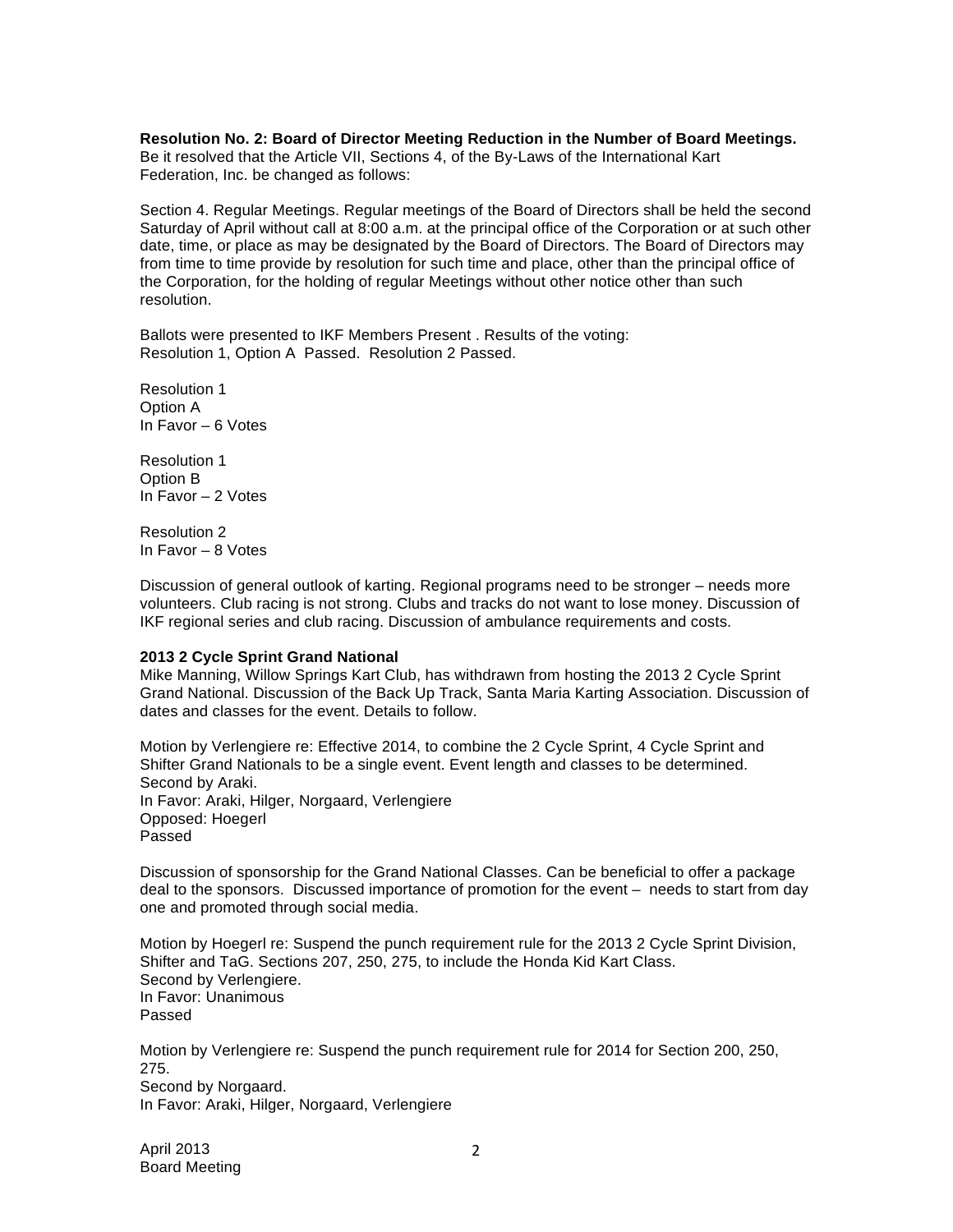Opposed: Hoegerl Passed

Review Bids and Questionnaires for the 2014 Grand Nationals and vote on the same, including alternate tracks.

## **2014 IKF GRAND NATIONAL BIDS**

## **2 CYCLE SPRINT**

|                         | Region 7 Santa Maria Karting Assoc.<br>Region 6 Southern Oregon Karters | Santa Maria Kart Track<br><b>Jackson County Sports Park</b> | Santa Maria CA<br>Medford OR |  |  |
|-------------------------|-------------------------------------------------------------------------|-------------------------------------------------------------|------------------------------|--|--|
| 4 CYCLE SPRINT          |                                                                         |                                                             |                              |  |  |
|                         | Region 7 Santa Maria Karting Assoc.<br>Region 6 Southern Oregon Karters | Santa Maria Kart Track<br><b>Jackson County Sports Park</b> | Santa Maria CA<br>Medford OR |  |  |
| <b>2/4 CYCLE SPRINT</b> |                                                                         |                                                             |                              |  |  |
|                         | Region 6 Southern Oregon Karters                                        | Jackson County Sports Park                                  | Medford OR                   |  |  |

Board discusses the Proposal from the Santa Maria Karting Association with Rod Verlengiere. Adrian Jaime presents the Proposal for the Southern Oregon Karters.

Vote to award the 2014 2 Cycle and 4 Cycle Sprint Grand National: Southern Oregon Karters: Araki, Hilger, Norgaard, Verlengiere Santa Maria Karting Association: Hoegerl Awarded to the Southern Oregon Karters.

Rod Verlengiere exits the Meeting.

## **2 CYCLE SPEEDWAY/SPEEDWAY MIDGET**

| Region 5 Newton Kart Klub | Newton Kart Track | Newton IA |
|---------------------------|-------------------|-----------|
|                           |                   |           |

## **4 CYCLE SPEEDWAY**

| Region 5 Newton Kart Klub | Newton Kart Track               | Newton IA |
|---------------------------|---------------------------------|-----------|
| Region 5A Huron Kart Club | <b>Rolling Thunder Speedway</b> | Huron SD  |

Motion by Hilger to delay the awarding of the 2014 2 Cycle Speedway and 4 Cycle Speedway Grand National until after this year's Grand Nationals and reopen the 2014 bids. Second by Verlengiere. In Favor: Unanimous Passed

Board discusses the open positions for the 2013 IKF Grand National Directors in Charge and Tech Directors in Charge. No appointments done at this time.

Hilger reads the following: The Notice of Acceptance of Bids for the IKF Grand National races (approximately 24 months away) will be posted on the IKF website in June. The bids for the IKF Grand Nationals must be in the IKF Office prior to September 1, 2013 (approximately 21 months before the race).

### **Proposal**

Submitted by Hilger. Seconds by Hoegerl and Verlengiere.

In an effort to solidify both confidence and participation, much work was put forth by the IKF National 4 Cycle Tech Committee, under the direction of Mike Schorn, towards setting in place the 4 Cycle rules package for the next three years. The decision to leave the rules unchanged and set (frozen) for the next three years comes about after a majority vote by the IKF 4 Cycle Tech Committee, and is done for the ultimate good of the racer. It's a resolution which speaks